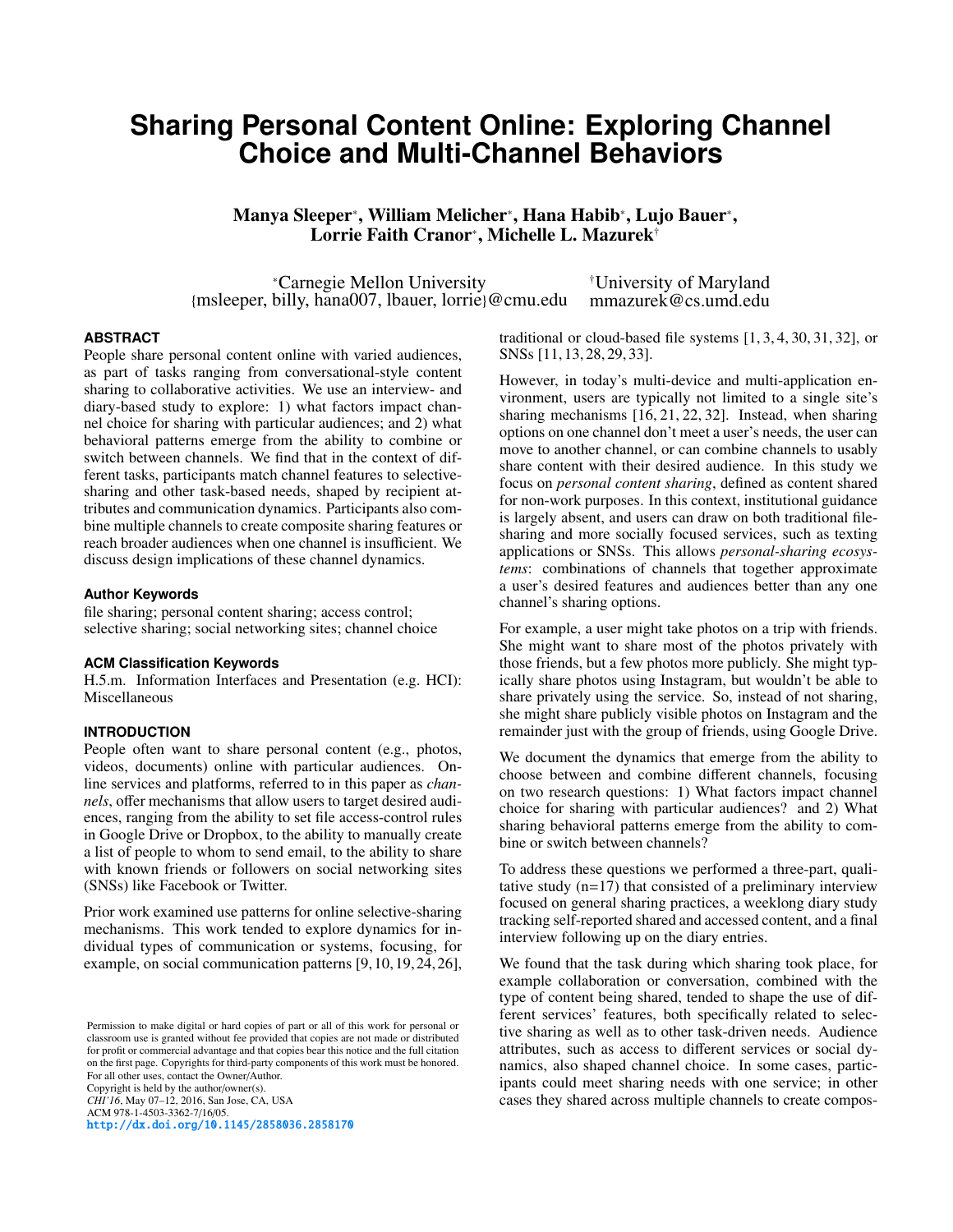ite sharing features unavailable on any one service, such as the ability to share at multiple access levels, or to express urgency on a service that lacked notification capacity. Participants also shared across multiple channels to target composite audiences unavailable on any one service. We document these ecosystem-level dynamics and discuss the design implications of these observed behaviors for creating selectivesharing mechanisms that account for broader task and audience dynamics.

# **RELATED WORK**

People often want to share content online with particular audiences. They limit access explicitly with access-control tools or use ad hoc, informal methods of access control. The desire to limit access may also interact with available accesscontrol- and other task-related features. Prior work primarily focused on these dynamics for individual types of systems or communication, including information management tools, social communication, and social networking sites (SNSs), or focused on content sharing in primarily organizational contexts. We expand on this prior work by exploring content sharing at the "ecosystem" level, with a focus on personal content sharing, to document the emergent interactions of these dynamics across different types of content and systems.

## **Information management**

Personal content sharing may be embedded in activities or applications used for two, often interrelated, tasks: personal information management, or "personally organizing" one's files, for example for synchronization across devices, and group information management, managing files in a collaborative setting such as a repository system (e.g., Dropbox, Google Drive) [1]. To choose channels for information management, users tend to consider content size, privacy and security, institutional policy, service accessibility and usability, and group familiarity with systems [4, 30, 32]. For example, when choosing between cloud storage and email for file management, people tended to choose email for its perceived reliability, simplicity, broad access, and level of control. They chose cloud systems because of organizational policy, broad reach, novelty, and the ability to collaborate and share large files [1, 25].

People may also use multiple information management services in combination or move between services for different tasks [32]. For example, they may combine multiple services because not everyone has access to one service [30].

Voida et al. found that users, broadly, try to match one or more services' features with sharing needs based on the type of content they want to share, and who they want to share with. Considerations may include level of notification (push versus pull), level of access control, and ability to redistribute content. At the time Voida et al. explored the issue, sharing was primarily desktop-based, and took place on email or traditional file-sharing systems (e.g., peer-to-peer networks, document repository systems, etc.) [31]. We draw on this work to ground our methodology, but also reflect modern sharing by focusing on personal content and including mobile devices and socially-oriented services such as SNSs.

## *Social networks and selective sharing*

People share personal content on SNSs such as Facebook, Twitter, Google+, or Instagram as well as on more traditional file-sharing platforms [16]. These services allow sharing with friends or followers, or, on platforms such as Facebook or Google+, explicitly defined groups or individuals.

Users can sort social-network-site friends into a variety of pre-defined groups for sharing. Some users create groups using features such as Google+ Circles or Facebook's Friend Lists. For example, Facebook users used Friend Lists to target specific audiences either to "recreate some of their offline contexts" or to target relevant people in their networks [29]. Users can also share content more publicly on these platforms with friends or followers, often with intended audiences in mind. However, these "imagined" audiences may not match the content's actual reach [2].

## *Ad hoc methods of access control*

Beyond technical access-control features, users may also draw on ad hoc methods to limit access to content. On SNSs users may self-censor, or choose not to share [5,14,20,29,33]. They may also limit the people in their network (e.g., Facebook friends) by ignoring or blocking others [29, 33]. Users may also draw on discussion, or group norms and trust, to decide what is appropriate to post when others are involved [14, 33].

Similar ad hoc methods of controlling access can occur in other everyday sharing environments. For example, Mazurek et al. found that people hid files by deleting the files or by giving them misleading names [15].

# **Social communication dynamics**

Users may also share content on services primarily used or intended for social communication or conversation. For example, an individual might share a photo as part of a text-message-conversation. In this context, factors that impact broader social-communication channel choices may also impact personal-content-sharing channels. Communication channel choice can vary based on personal and household characteristics, including education and gender. Geographic distance, social closeness, and technical expertise can also impact channel dynamics [9, 26]. Channel choice can also depend on network characteristics, such as number of ties, and the geographic or social diversity of the network [3].

People also use communication technologies, in combination, to maintain social relationships [8]. They may *channel switch* or move between channels to use different types of channels for different purposes. For example, in the workplace, they might use instant messenger to set up a phone call [10]. People may also combine varied, quick interactions in a *communication chain*, for example, to multitask in a work environment [24]. We expand on prior work by considering how these social factors interact with content sharing.

## **Accounts and boundary management**

When choosing channels for personal content, people may also use account management to regulate identity-driven boundaries online [7, 23, 30]. People draw on the varying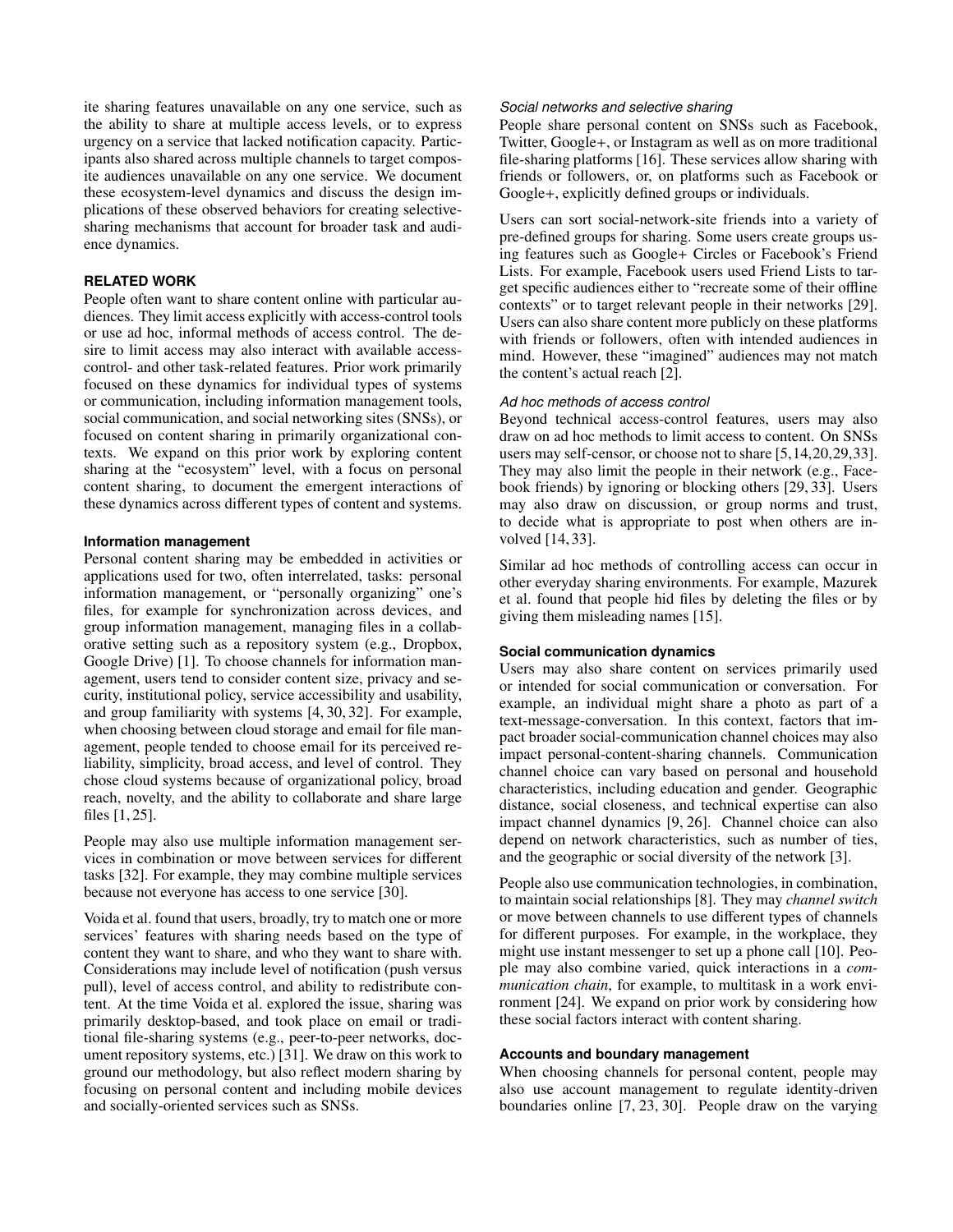levels of control offered by different technologies to "facet" their identities online for a variety of reasons, including privacy and access control, a desire to separate the personal and professional, and task separation [6, 7, 23].

# **METHODOLOGY**

We focused on how and why participants use different channels to share and access content with different people, for personal ("non-work-related") purposes. Our goal was to elicit both high-level reasons for channel choice and reasons for channel choices during specific activities. The study took place in three parts. In an initial semi-structured interview participants explained, at a general level, how and why they choose different services to share and access content. We then used a diary study to ask participants to report their actual content-sharing and access behaviors over a week. We finished with a semi-structured interview in which participants explained how and why they used different services during the reported activities.

## **Recruitment and demographics**

Participants were recruited by posting a link to a screening survey on Pittsburgh and Washington DC-area Craigslist sites, as well as on Carnegie Mellon University's experiment recruitment board. We screened for English proficiency and to include a mix of genders, ages, and occupations. We also screened for participants who regularly used the Internet for non-work purposes and had a personal smartphone they accessed regularly, so they could participate in the diary portion (Table 1). Participants were compensated with a \$50-65 Amazon gift card based on level of participation in the diarystudy portion.

# **Interviews and diary study**

## *Initial interview*

The initial interview focused on services participants used to share and access personal content. The structure was based on Voida et al.'s work on file sharing [31], expanded to reflect modern services and devices. Participants were interviewed in the lab (7 participants) or remotely with video chat (10). Interviews were audio-recorded and transcribed.

Participants first described the devices they "used to connect to the Internet." Next, we introduced them to personal content sharing: "any time you create content and share it" or "times when other people you know or interact with create content and then share it with you," limited to "content you typically share for personal use...outside of work."

As an initial probe we used a predetermined list of services developed from pilots and asked participants whether they used each to share or access content for non-work purposes. The list included: Google Drive, Dropbox, email attachments, Instagram, other photo sharing services, text messaging, Facebook Groups, Facebook Messenger, Facebook (general), Twitter, Google+, instant messaging, Snapchat, repository services, physical devices, and showing someone a device. If participants mentioned other services we asked about those as well. We then asked participants if there were any services we hadn't talked about that they used for a variety

of types of content (e.g., music, videos, genealogy data). Finally, we asked participants if we'd missed any services. By cueing both services and content types, we tried to prompt a relatively comprehensive set of services. For each service participants used we asked probing questions, including:

- What they typically used the service for; why and how they used the service
- Who they shared content with or accessed content from using the service; whether/how they shared with specific people/groups
- What types of content they shared using the service
- What their typical sharing/access pattern was; whether they typically looked at the content once or multiple times
- What their typical notification activities were (e.g., how they knew content was available/how they told others content was available)
- Why they used that service versus others (for types of content, people, etc.)

# *Diary study*

We next asked participants to fill out a diary of personal content sharing and access activities over a 6- to 7-day period (exact length depended on interview timing). We used the Paco smartphone-based experience-sampling application<sup>1</sup> to send five brief surveys at random intervals each day. Each survey asked the participant if they had shared or accessed content since the previous response. The participant described the service they used to share or access the content, who they shared the content with or received the content from, and the type of content. Each participant's survey contained personalized multiple choice options, created based on the initial interview. They also provided a brief free-response description of activities. Participants had to complete at least ten surveys to participate in the final interview.

## *Final interview*

We reviewed the reported sharing activities with the participant during a final, approximately half-hour-long, semistructured interview within a few days of the diary study. For each activity we asked the participant for more details about who they shared with or received content from, the type of content, and the dynamics of the activity. We also asked about why they chose specific services for specific activities, and, where applicable, why they chose between different services for handling similar people or content.

## **Data analysis**

The initial interviews resulted in high-level descriptions of how and why participants used services. The diaries and final interviews resulted in 223 content-sharing activities for which participants described how and why they shared or accessed specific items.

We qualitatively coded the initial interviews. Personal sharing activities are embedded in information management [1,3,

 $1$ pacoapp.com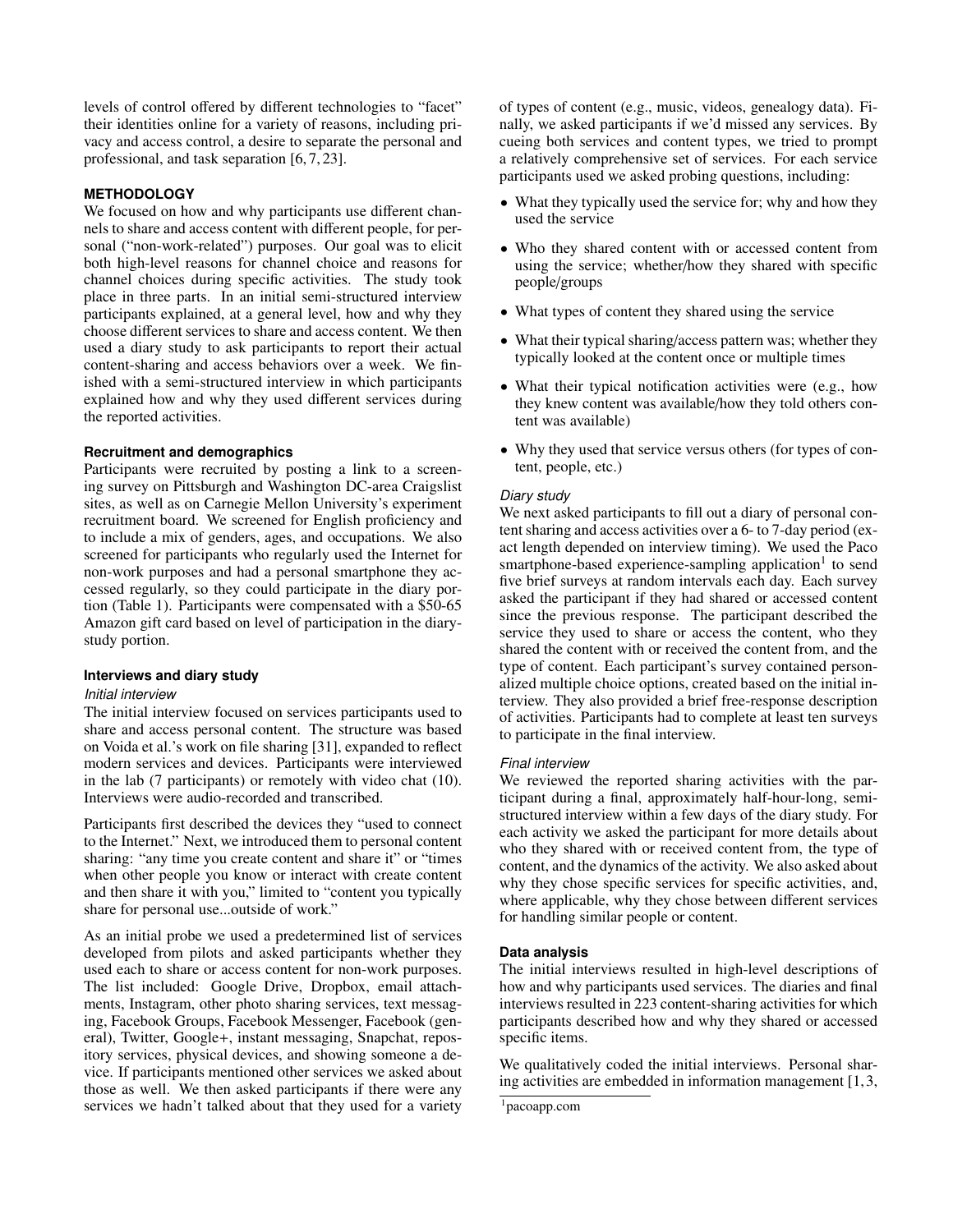| Code             |           |   | Age Gender Occupation       | Hrs/wk    | Services used                                                                                                                                           |
|------------------|-----------|---|-----------------------------|-----------|---------------------------------------------------------------------------------------------------------------------------------------------------------|
| <b>P01</b>       | $31 - 40$ | F | Art/writing                 | $10 - 20$ | Drive, Dropbox, Email, Text, Google Hangouts, NextDoor, Soundcloud, Physical device                                                                     |
| P <sub>0</sub> 2 | 18-25     | F | Admin. support              | $20+$     | Drive, Email, FB, FB Groups, Text, Physical device                                                                                                      |
| P <sub>0</sub> 3 | $26 - 30$ | F | Fitness instructor          | $5-10$    | Drive, Dropbox, Email, FB, FB Groups, Instagram, Text, YouTube, Soundcloud, Other<br>sites/blogs/discussion boards                                      |
| <b>P04</b>       | $31-40$   | F | Science/engineering/IT      | $20+$     | Drive, Dropbox, Email, Flickr, Text, Pandora, Steam                                                                                                     |
| <b>P05</b>       | 51-60     | M | Unemployed                  | $20+$     | Drive, Dropbox, Email, FB, FB Messenger, FB Groups, Text                                                                                                |
| <b>P06</b>       | $26 - 30$ | F | Admin. support              | $10-20$   | Drive, Email, FB, FB Groups, Twitter, Text, Physical device                                                                                             |
| <b>P07</b>       | 18-25     | F | Americorps                  | $20+$     | Drive, Dropbox, Email, FB, FB Groups, FB Messenger, Instagram, GroupMe, Text                                                                            |
| <b>P08</b>       | $26 - 30$ | F | Business/management         | $10-20$   | Drive, Dropbox, Email, FB, FB Groups, FB Messenger, Instagram, Text, Wedpics, WhatsApp,<br>Google Hangouts                                              |
| P <sub>09</sub>  | $31 - 40$ | M | Student (medicine)          | $20+$     | Dropbox, Email, FB, FB Groups, Snapchat, Text, Google Hangouts                                                                                          |
| P <sub>10</sub>  | $31 - 40$ | M | Legal                       | $5-10$    | Drive, Dropbox, Email, FB, Twitter, Google+, Text, Google Hangouts, Soundcloud, Bandcamp,<br>YouTube, GitHub, Other sites/blogs/discussion boards       |
| <b>P11</b>       | $31 - 40$ | M | Service                     | $20+$     | Drive, Email, FB, FB Groups, FB Messenger, Instagram, Tumblr, Twitter, Text, Bandcamp,<br>YouTube, Physical device, Other sites/blogs/discussion boards |
| P <sub>12</sub>  | $31 - 40$ | F | Other professional          | $5-10$    | Dropbox, Email, FB, Pinterest, Text                                                                                                                     |
| P <sub>13</sub>  | 18-25     | F | Unemployed                  | $20+$     | Drive, Dropbox, Email, FB, FB Groups, FB Messenger, Flickr, Instagram, Pinterest, Tumblr, Twit-<br>ter, Snapchat, Text, YouTube, Physical device        |
| P <sub>14</sub>  | $41 - 50$ | M | <b>Skilled Labor</b>        | $1-5$     | Drive, Email, Text, Physical device, Other sites/blogs/discussion boards                                                                                |
| P <sub>15</sub>  | $26 - 30$ | F | Student (management)        | $20+$     | Drive, Email, FB, FB Groups, FB Messenger, Pinterest, Text, WhatsApp, Physical device                                                                   |
| P <sub>16</sub>  | 18-25     | M | Student (management)        | $20+$     | Drive, Dropbox, Email, FB, FB Groups, FB Messenger, WhatsApp, Physical device, Other<br>sites/blogs/discussion boards                                   |
| P <sub>17</sub>  | 18-25     | F | Student (comp. science) 1-5 |           | Drive, Dropbox, Email, FB, FB Groups, FB Messenger, Instagram, WhatsApp                                                                                 |

Table 1. Participant demographics: participant code, self-reported age range, gender, occupational category, typical hours per week online for non-work purposes, and services described in the initial interview (most participants also described showing someone content on a device)

4,17,30,31,32], SNS [11,13,28,29,33], and communicationrelated activities [9, 10, 19, 24, 26], so the two interviewers first drew themes from prior work to affinity diagram their interview notes and create an initial codebook. One coder then coded the initial interview transcripts, iteratively updating the codebook. This resulted in three codebooks, related to tasks, behaviors, and reasons for channel choices, which were used to create Tables 3, 4, and 5. A second coder coded a random set of 50 items from each codebook, resulting in Kappa values >0.65 for each (>0.6 indicates "substantial agreement" [27]). One coder used a subset of the codes to code the diary items. We report themes seen in the initial interviews and reflected in the diaries. Participant counts from the initial interviews are sometimes included for illustrative purposes.

# **RESULTS**

Participants shared personal content during a variety of *tasks*. Accomplishing these tasks, with different *types* of content, required *features* supplied by varied services. For example, collaborating on content may require a user to be able to both share with a particular audience and edit collaboratively. To choose channels for sharing, participants, therefore, sought desired attributes in features of available services. However, participants also wanted their audiences to have access to the content in a timely manner. Thus, choices were also constrained and shaped by *audience attributes*, such as access to services or tech-savviness. One service sometimes provided the features necessary for sharing in the desired manner while performing a task and accessing the desired audience. However, participants also sometimes combined multiple services to achieve these goals.

We describe *tasks* and *types of content* that tended to shape participant consideration of services' *features*, as well as how *audience attributes* tended to constrain choices within the available feature space. We then discuss participants' strategies for combining multiple services to reach *composite audiences* or to create *composite sharing features*.

## **Personal content sharing in an ecosystem of services**

Participants chose between, and combined, varied services for personal content sharing (Table 2). Overall, participants described using between five (P12) and fifteen (P13) services (Table 1). They typically shared on some combination of a personal computer and phone. Some services were primarily used on a computer (e.g., Google Drive), others primarily on phones (e.g., texting), and some were used across devices (e.g., email) (Figure 1). Most participants also described sharing content by showing it to others.

#### **Content-sharing decisions are embedded in tasks**

Participants chose channels based on how service features met their sharing needs. They focused both on ensuring content reached desired audiences and accomplishing broader activities not directly related to sharing. For example, when planning events some participants sought tools that would allow them to share content with fellow planners and perform collaborative editing. Thus, channel choices often relied on matching services' features to both selective-sharing and broader, activity-based needs. Table 3 outlines types of tasks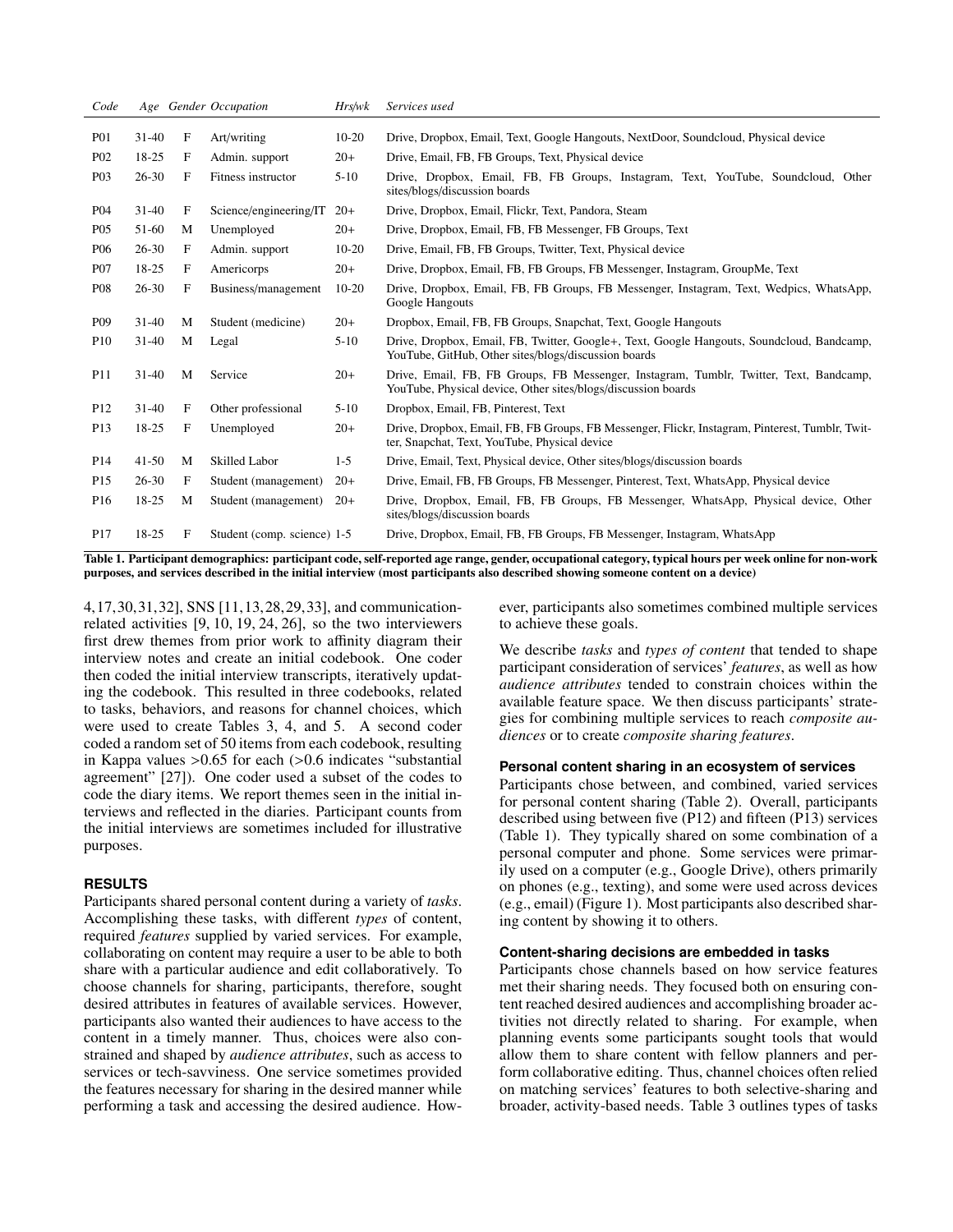| Channel type (Participant count)                   | Examples                                                            |
|----------------------------------------------------|---------------------------------------------------------------------|
| Email $(17)$                                       | Gmail, school email systems                                         |
| Text/instant messaging (17)                        | Google Hangouts, Facebook Messen-<br>ger, texting, GroupMe          |
| Social networking or photo<br>sharing sites $(15)$ | Facebook, Twitter, Instagram, Tumblr,<br>Google+, Flickr, Pinterest |
| Discussion boards/platforms<br>(15)                | Facebook Groups, Slack, NextDoor,<br>Ancestry.com                   |
| Music/video sharing $(6)$                          | YouTube, Bandcamp, Soundcloud                                       |
| Physical devices (6)                               | USB/thumbdrive, personal hard drive                                 |
| Repository (1)                                     | GitHub                                                              |
| Showing someone (15)                               | Showing content on a laptop or phone                                |

Table 2. Types of services participants described using to share personal content during the initial interviews



Figure 1. During the diary study portion of the study participants reported sharing and accessing content on a number of services, across devices including personal computers, phones, other computers (work, library), and tablets (\*one email activity is excluded because the participant didn't remember the device)

participants described as interacting with personal-contentsharing channel choice. The role the sharing component of the task played in shaping channel choice varied.

Many participants (13) described personal content sharing as interacting with *archival or synchronization* tasks. Here, the ability to share tended to shape channel decisions by defining content location. P07 shared content through Dropbox because "a lot of my like pictures and stuff that are on my Mac go straight to Dropbox."

Other tasks required sharing in combination with other taskrelated activities, which together shaped desired features. While the task might not primarily be focused on making content viewable by others, sharing tended to play a role in accomplishing the activity. For example, participants (12) integrated sharing into *collaborative* activities. They shared content during ongoing projects or to allow editing or feedback. P01 used email to edit "a book cover" with collaborators, and P10 used Google Drive with "script ideas that would be passed back and forth" with friends.

Similarly, content sharing played a role in event-*planning* for some participants (8). They described using Google Docs to plan events, for example coordinating a party by "getting everyone to fill out a form for their availability" (P08) or using a shared document to "see what other people are bringing" (P06). A few participants also used interest-driven Facebook Groups for planning. For example, P02's college club

| Types of tasks                        |                                                                                                |
|---------------------------------------|------------------------------------------------------------------------------------------------|
| Archival or<br>synchronization        | Use a service for storage, backup, archival                                                    |
| <b>Browsing</b>                       | Browse posted content (e.g., on a newsfeed)                                                    |
| <b>Collaboration</b>                  | Ongoing project collaboration, feedback, review                                                |
| <b>Connect w/friends</b><br>or family | Connect, stay in touch with friends or family                                                  |
| <b>Conversational</b><br>sharing      | Use content to facilitate or as part of a conversation;<br>brief, conversational-style sharing |
| Documentary<br>sharing                | Document a life event (e.g., with photos or videos)                                            |
| <b>Resources</b>                      | Receive or provide information or a resource.                                                  |
| <b>Planning or</b><br>logistics       | Plan an event; organize logistics in real time                                                 |
| <b>Publicity</b>                      | Publicize events or promote oneself                                                            |

Table 3. Tasks that shaped participants' desired channel features for personal content sharing

sports team coordinated "serious business, schedules, practices" through a Facebook Group.

A few participants also shared content, using text messaging, to facilitate real-time logistics. P01 described coordinating with a friend to find each other at a baseball game by sending "a picture of what she's standing next to."

Other tasks that shaped channel choices were more directly focused on content sharing. These tasks, and sharing needs, tended to vary by type of content and audience. A few participants focused on *documenting* events. They tended to want to share large amounts of content with limited audiences to fully document events, and described using Dropbox, or specialized applications like WedPics that allowed them to upload large amounts of content while controlling the audience. P03 explained, "We were at my brother's graduation and there were like 500 pictures, and my mom really wanted to see them...so we thought she should just start using Dropbox."

Participants (6) also sometimes shared in a more *publicity*focused manner to promote events or self-promote. They focused on reaching more public audiences, often by broadcasting. P07 explained that she'd publicize content on Facebook: "if there's an event on campus I want everybody to go to."

Many participants (10) also performed more ambient, *conversational*-style, content sharing. They tended to use small amounts of content, like photos or videos, to supplement ongoing conversations, for example, showing a picture on a phone to demonstrate something that's "too hard to explain" (P13). Participants also used services like texting or IM to send brief pieces. P10 explained how he and his friend would "send photographs of things kinda throughout our day, if we're walking around and something seems relevant." They also included content in ongoing conversations on services like email. For example, P08 used email for conversations with her mother-in-law: "that's like our primary mode of communication...have a whole conversation with her on email back and forth and then send a picture of something."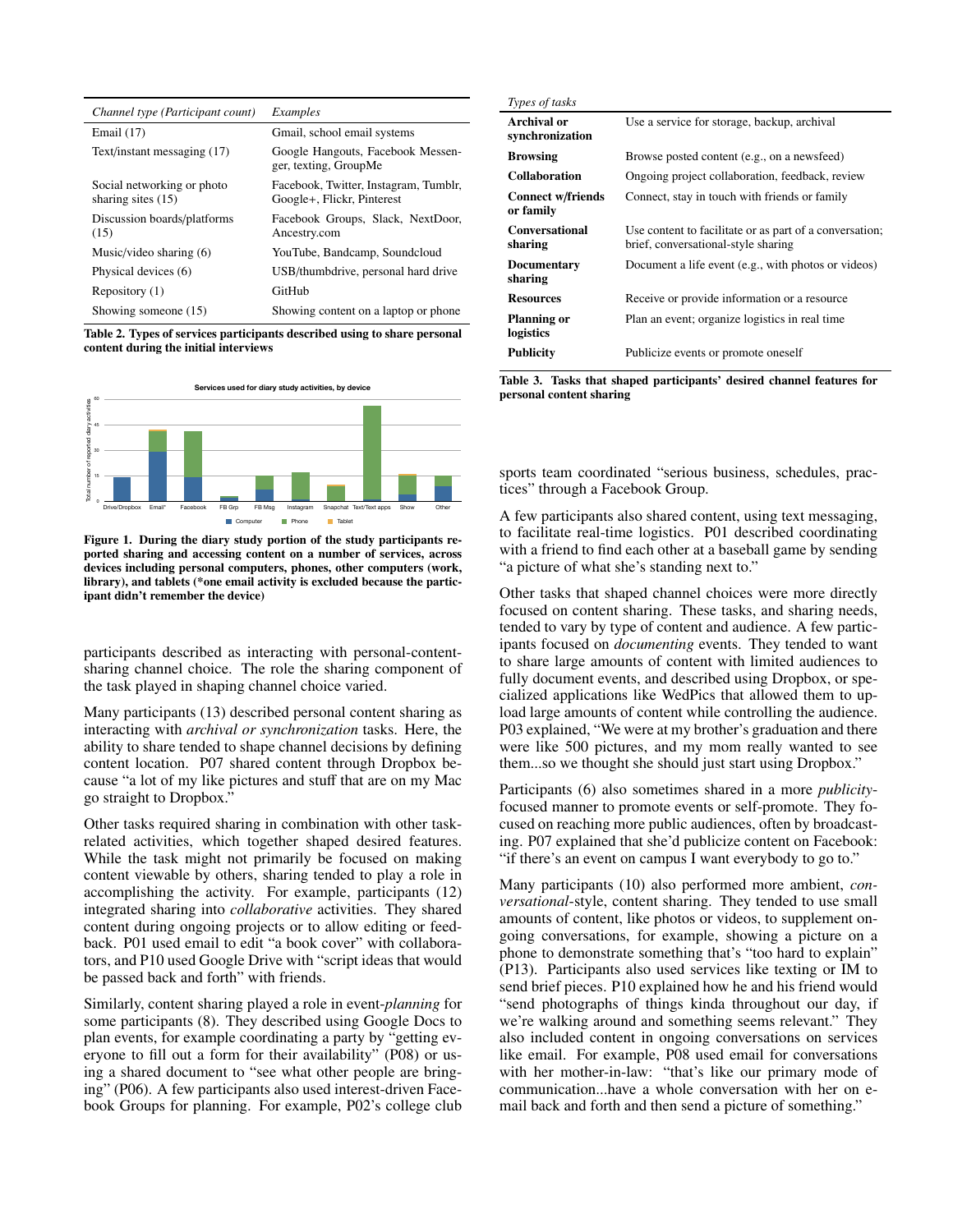*Features of services*

| <b>Access to content</b>                               | Content is available on that platform                                               |
|--------------------------------------------------------|-------------------------------------------------------------------------------------|
| Ability to edit                                        | Support for editing or collaborative editing                                        |
| <b>Additional content</b>                              | Ability to add additional information to the content                                |
| <b>Broadcast</b>                                       | Whether the service will make the content public;<br>level of reach                 |
| Connectivity<br>requirements                           | Whether the service is dependent on an Internet con-<br>nection or requires data    |
| <b>Control over file</b><br>hierarchy and<br>structure | Ability to control how a file hierarchy and structure<br>are created and maintained |
| <b>Recipient contact</b><br>information                | What information is needed to reach a recipient                                     |
| <b>Selective sharing</b>                               | Available selective-sharing features                                                |
| <b>Simplicity</b>                                      | Number of steps required to access the service; con-<br>venience                    |
| Size/number                                            | Ability to manage large files/number of files                                       |
| Speed/notifications                                    | Speed of receipt; whether the service provides noti-<br>fication                    |
| <b>Support for file</b><br>type                        | Support for different types of files or content                                     |
| <b>Trust</b>                                           | General level of security, privacy, trust in the service                            |
|                                                        |                                                                                     |

Table 4. Available features of services were matched to both the desire to target particular audiences and accomplish broader tasks.

Similarly, participants (13) described *browsing* content friends or people they followed posted on SNSs like Facebook or Instagram. P09 explained, for Facebook, "I just log on, every, every other day or every day just to read through the News Feed."

## **Matching features of services to content for a given task**

Participants sought services with features that met both the sharing and broader, task-based needs required to perform tasks-at-hand, tending to draw on different services for different types of tasks. Features participants wanted were also shaped by the type of content shared in the task (Table 4).

#### *Selective-sharing features/affordances*

Participants often wanted to target desired audience(s) at particular levels of access. Services provide different *selectivesharing* mechanisms that afford varied levels of control over content sharing, including the ability to:

- Share one-on-one with specific individuals (e.g., email, text, instant messenger)
- Create pre-defined groups for ongoing sharing (e.g., mailing lists, Facebook grouping tools, traditional accesscontrol lists, Google+ Circles, texting applications like WhatsApp or GroupMe)
- Create on-the-spot groups by filling in names or contact information (e.g., email, texting)
- Send a link or share an ID with others to share content, sometimes with the option of additional privacy control (e.g., Google Drive, Dropbox, WedPics)
- Broadcast content to known friends, followers, or contacts (e.g., Facebook, Twitter, Instagram, Snapchat Stories)



**multiple people one at a time)**

0 8 0 6 0 31 10 0 33 3 1 3 3 0 0 0 0 9 0 5 14 2 0 0 2 6 0 2 0 28 16 11

**Drive/DB Email Facebook FB Grp FB Msg Instagram Snapchat Text/text apps**

Figure 2. During the diary, participants used services to share with audiences at different levels. They tended to use some services to broadcast to friends, followers, or the general public (e.g., Facebook or Instagram), and others primarily to share with individuals, for example sending an email to one person. They also used group sharing mechanisms on some services, such as group texts, or sending email to a group. On other services they shared with multiple people, one at a time, for example texting several people individually.

Participants used these mechanisms to achieve desired control over their content (Figure 2). Most participants wanted *explicit control* for some content and used services that allowed them to set access-control rules or explicitly limit who could view content. Some participants used access-control mechanisms paired with predefined groups or sent access-controlled content to a group using a link. P12 started using Dropbox, for example, "when my son was born...because we could allow who we wanted to, like, view it, and give them like access to everything...we didn't want them publicly shared."

Other participants sought control by sharing with *specific individuals* or small groups, using services like text or Facebook Messenger. P03 used text messaging, for example, to share with an individual when "it's something that I don't really want to be known public." Some participants, on the other hand, felt they had control when they shared with *smaller, known, friend or follower groups* on broadcast platforms: P13 explained that she used Snapchat because "I think it's a lot more private...you very definitely know who's gonna see it and who isn't, based on who's in your contact list."

In parallel to these methods, participants (7) also *trusted* different services to enforce selective sharing or provide general security. P08 moved the password information file she shared with her husband off Google Drive, because she "just stopped feeling like it was safe, and so now I keep it in Dropbox. I guess I perceive that as a little bit safer." Similarly, P03 shared a photo by text, because she wasn't "comfortable with putting pictures of my godson online."

For some tasks, like publicity, participants wanted content to reach broader audiences and tended to share on more publicfacing platforms (e.g., Facebook, Instagram) that allowed them to *broadcast*. For example, P13 used Facebook for "stuff I want to have a general outreach rather than a private outreach." They sometimes tried to call specific audiencemembers' attention to the content, using mechanisms like tagging recipient(s), adding hashtags, or posting on walls.

## *Content-type-driven feature choice*

Some tasks also required sharing or accessing different types of content. Channel decisions were, thus, partly driven by support for *content formats*. P03 explained, for example, switching from Google Drive to email to more easily open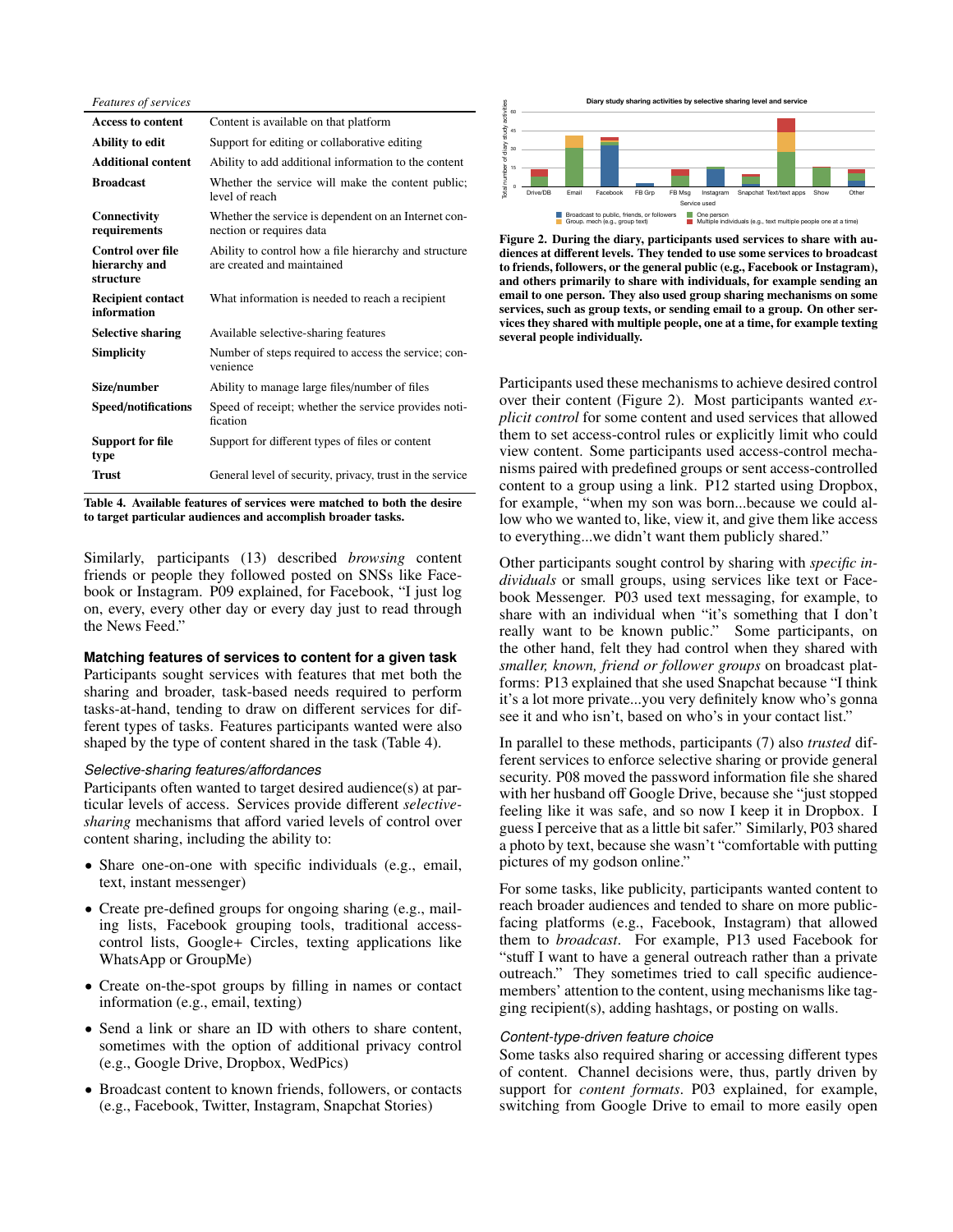a fillable PDF. For many participants (12), channel choice was also driven by services' support for content *size or number* of files. Some participants tended to move from services like email to cloud-based platforms such as Google Drive or Dropbox as the amount of content increased: "If I'm gonna share a lot, I'm gonna use something like Dropbox" (P04).

In line with work on boundary management [6, 23], some participants (5) also tended to associate different services with different *content tone* or levels of formality: P13 used Snapchat, for example, for "slightly goofier stuff than Instagram." This dynamic sometimes interacted with available access-control options: P08 shared "the more intimate photos [from her wedding] like pictures of me getting dressed or with my mom crying in the dressing room" on Dropbox, with family, while "the ones where I'm walking down the aisle and they're just more of the typical wedding pictures I shared on Facebook."

Some participants (6) also drew on services that provided fast *notification,* or that they perceived to deliver content more quickly when they wanted to share content they considered important or urgent, for example when planning or as part of an urgent conversation. Several participants, for example, used text messaging when they wanted content to reach others quickly, especially WhatsApp, because it provided notification of receipt. Or, P04 perceived Dropbox as faster than email and used it when her husband "went to go get a medical procedure done and he had forgotten to take a copy of his notice from his other doctor to say that this needs to be done. So I took a picture of it and I posted it to Dropbox and then when he was at the doctor's office he pulled it down."

## *Features to support other task-driven activities*

Participants also considered needs related to activities required for the task-at-hand, but not directly related to selective sharing or access control. A few (4) considered services' *data or network connectivity* requirements, especially when they expected be in locations where they didn't know whether they would have good connectivity. P01 explained, for example, that she used a USB drive to bring content to an artist's studio for collaboration, because she didn't want to risk not having an Internet connection after traveling.

Participant channel choices were also impacted by how much *additional information* a service allowed users to add to the content (4 participants), and how easily *editable* or *accessible* the service made the content (8 participants). For tasks like collaboration, for example, participants tended to want to add information or edit: P03 used Google Drive for feedback on an essay because it gave recipients "access to edit because I prefer all the comments on, like, one document."

Participants also tended to use services because they were more convenient or required fewer steps to share or access content (the level of *simplicity*). P17 explained choosing Dropbox for sharing because, "I can store [content] in my laptop, I can add and edit right from my laptop."

Creating a usable group organization schema can also be challenging when sharing [18]. When sharing large amounts of content, for tasks like archival or collaboration, some par-

#### *Attributes of individuals*/*groups*

| <b>Access/</b> availability | Access to the service, availability on the service  |
|-----------------------------|-----------------------------------------------------|
| <b>Experience,</b>          | Experience with a service; general perceived tech-  |
| tech-savviness              | savviness                                           |
| <b>Proximity</b>            | Geographic location/proximity                       |
| Level of                    | How often one interacts or expects to interact with |
| interaction                 | the audience                                        |

Table 5. Audience attributes also shaped channel choice and dynamics.

ticipants (5) described choosing services they felt allowed them to create a file *hierarchy and folder structure,* organize content, and control or maintain the organization. P03 chose to use Dropbox instead of Google Drive for photo sharing, for example, because she felt it gave her more control over file structure: "I sorta like to keep everything organized...because I find that when people share photos with me in Google Drive, they just go anywhere, they don't go to like a specific folder."

## **Influence of audience characteristics on channel choice**

Participants also tended to want to reach their audience(s) in a timely manner. They shared with varied types of individuals and groups, including friends, family, acquaintances, classmates, professional contacts, interest- or activity-based contacts (e.g., friends interested in fitness, people interested in finding coupons or deals, etc.), and the general public. Thus, while participants tended to draw on services for the features they offered for particular tasks, channel choices were constrained by the services desired recipients used, and were shaped by broader social dynamics.

## *Access to services*

Most participants (16) described *audience access* as a factor in their choice of service. P08 used Google Drive, for example, because, "everyone's already on Gmail and most people that I share files with are, like, in one of my Hangout chats or something." Similarly, participants tended to want to use services that they knew audiences checked frequently, especially for urgent content. They tended to take audience experience or comfort with different technologies into account, or considered general levels of tech savviness. For example, P03 used text messaging "for communicating with my mom, that's the only service I can use where she can get it instantly."

## *Reflection of social dynamics*

For more social tasks or services, for example conversational sharing or text messaging, channel considerations also tended to reflect broader social dynamics. Participants' service choices partially reflected geographic *proximity* or typical level of social *interaction*, in line with dynamics seen in work on communication patterns [3]. Many participants (11) used certain services with people who lived nearby or with whom they interacted regularly: P02 explained that she used text messaging to share content with "friends that I see in person, at least once a week."

## *Grouping tools and one-off or repeat interactions*

Setting up a maintained sharing environment can also incur costs. Participants used channels that provided more or less permanent sharing mechanisms that, in some cases, partially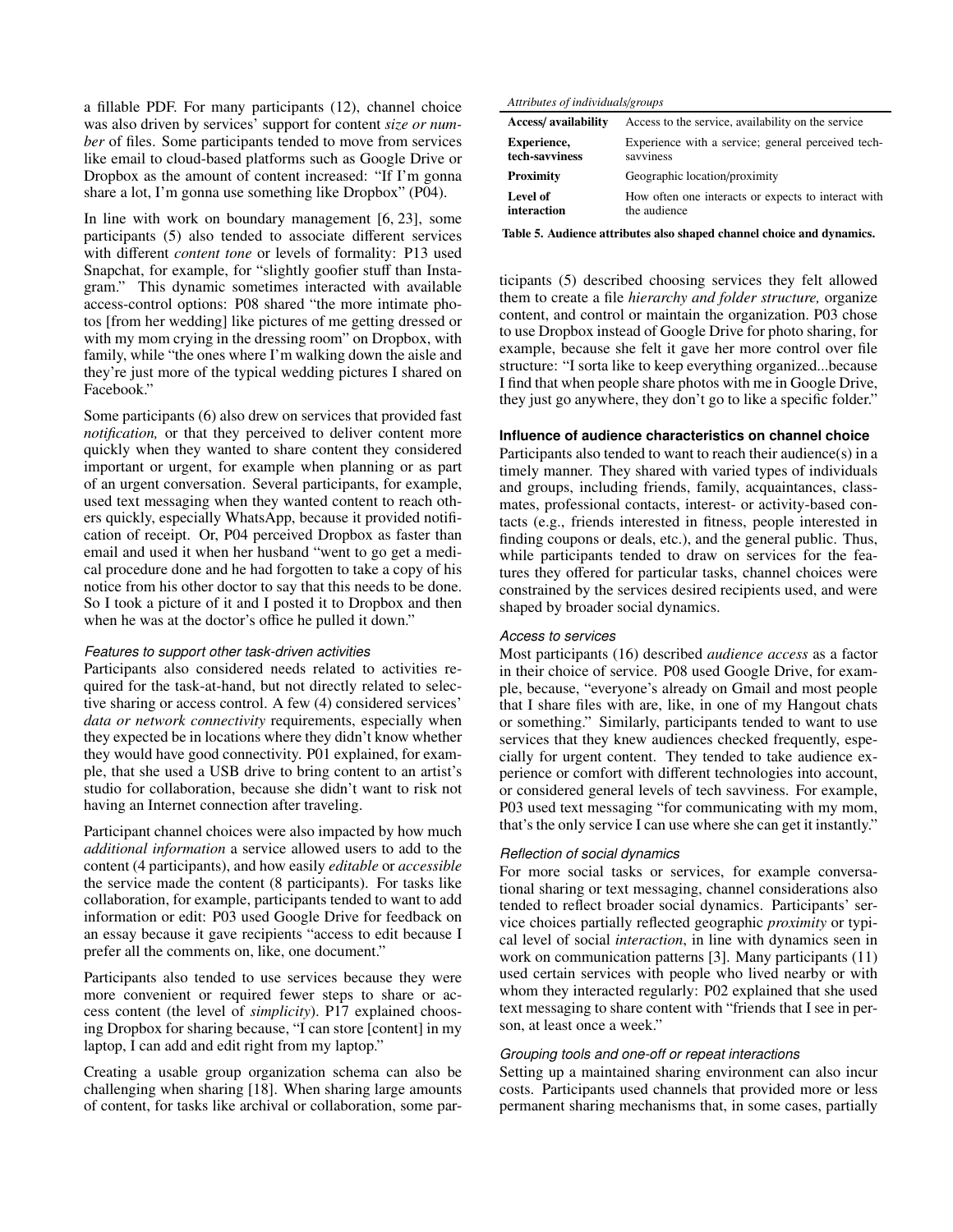aligned with levels of interaction they expected to have with audiences: one-time, repeated but time-limited (e.g., for an event), or repeated and ongoing.

Participants sometimes used faster, lower-cost, sharing methods during expected one-off interactions. At an extreme, participants sometimes described showing someone content on a device when they didn't think the recipient would want repeat access. Some participants also sent quick, one-off messages on services like email; P10 used email "if it's not expecting a response necessarily, but just kinda like, oh, here's a picture I wanna share with you."

Some participants also described expecting time-limited interactions, for example when planning a game night or trip. They sometimes described using services that allowed them to set up temporary sharing environments with lower coordination costs and that could be easily closed after use, such as group emails or group messages on Facebook Messenger. For example, P11 described using Facebook Messenger to organize game nights: "you just start a new group and then add three or four people...when the event's coming up, and then, then that group will stop" after the game night occurs. Similarly, P08 used WedPics, a specialized photo application, at weddings. She sent out a private ID to everyone attending so they could consolidate photos for the event, with minimal overhead. She explained: "I've done that for every other wedding I've been at. They have some cute catchphrase or something and then that's the ID."

In other cases participants described groups for which they expected ongoing, longer-term interactions, such as project groups or friends and family. For these groups they tended to describe services that allowed them to set up pre-defined or ongoing groups with more archival structure, such as Facebook Groups (e.g., for school clubs or with classmates), mailing lists (e.g., for ongoing conversations with friends), Google Drive or Dropbox folders (e.g., for longterm collaborations), or WhatsApp or GroupMe groups. For example, P16 checked in with a group of office colleagues every three or four weeks, so he maintained an ongoing group chat.

## **Combining channels to meet needs**

Sometimes one service met task-, content-, and audiencedriven needs. However, participants also combined multiple services to create composite sharing features that allowed them to share with varying access levels or meet a task's selective-sharing and other activity-driven needs. They also combined audiences available on different services to target all desired recipients.

## *Composite features: indicating urgency*

For some tasks participants wanted to make sure content reached recipients quickly, sometimes with acknowledgement of receipt. Voida et al. describe the use of "out of band" channels, like the phone, to speed up notification [31]. The current environment also provides synchronous tools like text messaging or IM that tended to be perceived as quickly delivering content and can provide explicit receipt notification. However, these services may lack functionality desirable for other task-driven activities, such as support for editing.

Thus, to accomplish tasks (e.g., sending detailed information, collaborating on a document, etc.) and also indicate urgency, participants (11) sometimes described using text messaging or other secondary channels in parallel to more task-driven channels to alert recipients to the presence of the content. For example, P12 texts her husband to let him know "that I sent him an email instead, with more detailed information."

A few participants described similar dynamics for multitasking. They wanted to collaborate on projects and also have conversations. Some services, like Dropbox or Github, allow collaboration but not synchronous conversation. Participants, therefore, used one service to edit or share content while using another for discussion. For example, P10 worked on coding projects with friends. He would chat on email or Google Hangouts and share content from Github.

## *Composite features: redundant selective-sharing groups*

Some participants also shared with the same groups of people using multiple services, because both services allowed them to reach the desired audience, but neither services met all other task-driven needs. For example, P12 shared with the same group of friends using email and text messaging. She chose between the services based on how much information she included in the content. Similarly, P13 used Snapchat with her friends, but switched to text message when the content had more substance.

Other participants switched between services based on content tone. For example, P07 shared with, and received content from, college friends and family on Facebook and Google Drive or Dropbox. The Facebook content was "less personal to me than whatever is on Dropbox or Google Drive."

# *Composite features: chaining services*

Some participants (8) moved from one service to another to access desired features. For example, for some tasks, participants wanted to send content to people for whom they didn't have particular contact information (e.g., phone number, email). They lacked secondary channels for contact information present in organizational settings [31], so they sometimes fell back on channels that required less information to initiate contact. Then, they would move the communication to channels with additional features they wanted for tasks. For example, P16 described starting a conversation on Facebook Messenger and then moving to WhatsApp or email.

Participants also sometimes moved from one channel to another as task-related needs changed. P13 described sharing a document over Facebook Messenger. She then realized the recipient needed an editable version of the document, so she moved to Google Drive. Similarly, participants sometimes started interactions by showing someone a piece of content, for example in the midst of a conversation, when it was the fastest method. Then if the person wanted a copy of the content they moved to another channel to send it.

## *Targeting a composite audience through multiple channels*

Desired audiences were also not always available on a single channel. All desired recipients might not use a single service, or participants might want to share content at varied levels of access for different portions of the audience. Participants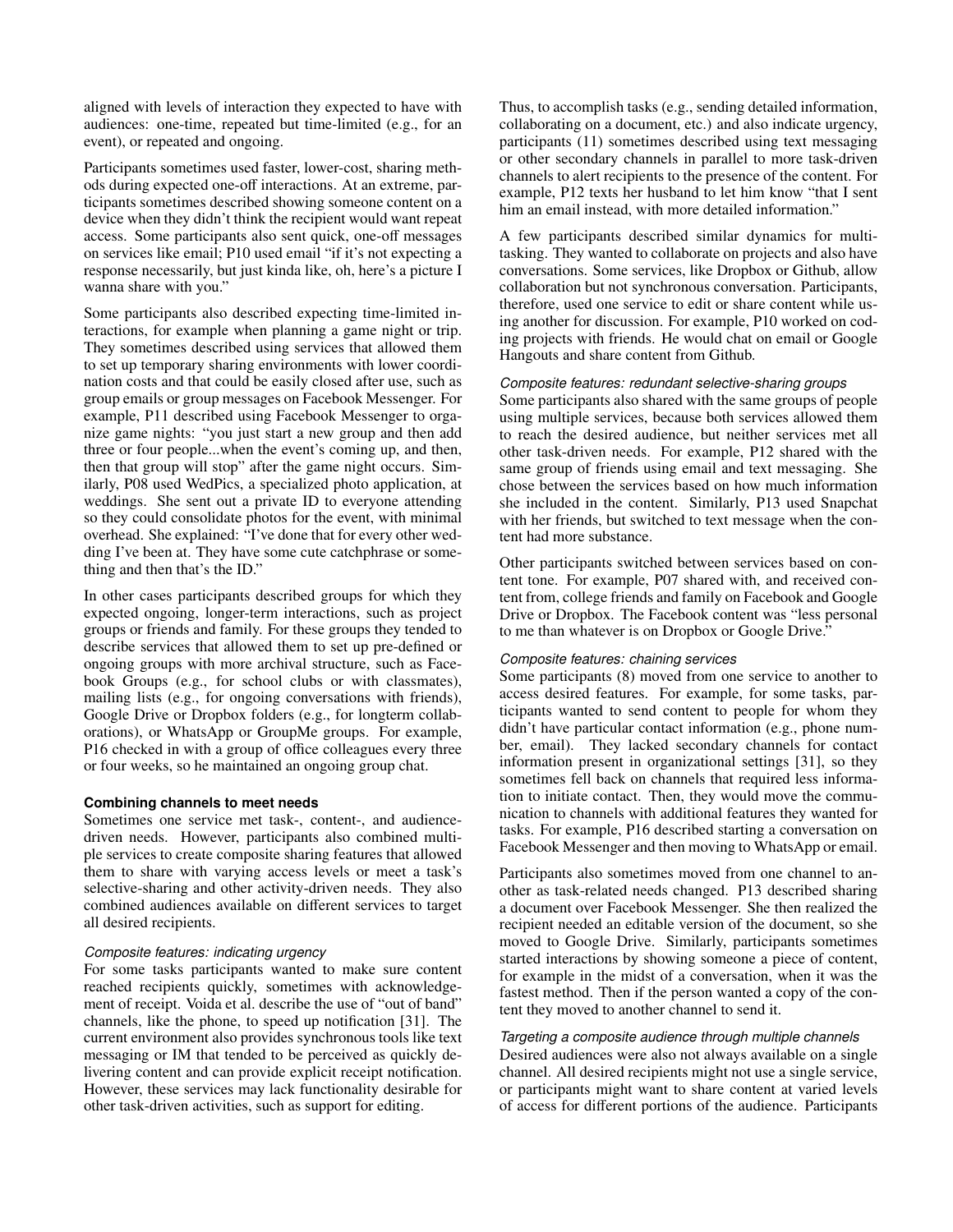sometimes used multiple services, in combination, to create a *composite audience* by:

- Increasing broadcast reach of content by cross-posting it on multiple publicly facing services
- Sending pointers to publicly available content to specific people or groups to make sure it was available to nonoverlapping audiences
- Sharing some content on a channel with more access control and a subset more publicly

This dynamic sometimes occurred when participants tried to broadcast content as widely as possible, for example when focused on publicity. Some participants had different followers, friends, or known audiences on different social networking sites or public platforms. For example, P13 shares content on a variety of broadcast services with different audiences on each. On Facebook she has "a lot more friends like I don't really interact with," on Instagram it's "more people that like I generally want to know what's happening in their life," and on Tumblr her audience is mostly people she doesn't know.

To increase the reach of content, some participants (10) described cross-posting on multiple platforms. Services provided features that supported this behavior, including the ability to embed content, and to allow pointers or links to content from or on another site. Participants used these features to create broader composite audiences, sometimes while taking advantage of an initial service's features. For example, P11 shared music-related content on Bandcamp, which allowed him to upload music, and then also posted a link on Facebook. Some participants also used Instagram for video and photo editing and then cross-posted the content. P03 explained, "usually what I'll do is have the video like go to Instagram and then, you know, having Instagram post it to Facebook." A few participants also described expanding an audience to include specific people they knew were unavailable on certain services. For example, P12 knew that her parents didn't use Facebook, so she shared with them separately after posting on Facebook.

Some participants also described using multiple services to selectively share content at mixed access-control levels. They sometimes wanted to share more content with a subset of a larger audience. For example, participants might share photos with a smaller group of people using a service that allowed more access control, such as texting, email, Drive, or Dropbox. Then they would share one or two photos more publicly, for example on a broadcast service like Facebook. P07 described sending her mother ten photos of her brother's graduation by text and then posting one to Instagram that she "wanted her friends to see."

# **LIMITATIONS**

We focused on ecosystem-level behaviors, which limited deep insights into specific themes (e.g., specific channels or strategies, participant background knowledge, etc.). Our choice of interviews and diary studies also relied on selfreported behaviors and motivations. This allowed us to probe participants' reasons for their behaviors; however, the results may also reflect participant biases regarding their motivations, as well as potential unwillingness to discuss sensitive topics. Our use of a smartphone-based diary also means that participants were relatively tech-savvy, which may be reflected in the somewhat young sample. Additional work could include a broader sample, more focused scope, or more observational insights to expand on themes that emerged in this work. It could also explore how personal-content sharing varies for participants with different backgrounds (e.g., demographics, technical or privacy knowledge, etc.).

# **DISCUSSION**

Participants used one or more channels to match features to personal-content-sharing needs in the context of task and audience dynamics. Designers should account for these task, feature, and audience dynamics, as well as the potential for multi-channel behaviors, to create selective-sharing mechanisms that account for realistic ecosystem-level behaviors.

## **Designing embedded selective-sharing mechanisms**

When developing selective-sharing mechanisms for personal content, designers should account for the broader task and audience context in which mechanisms will be used. We observed three interacting factors that should be considered.

Designers should consider the *level of access control* users may want when sharing content; for example, a desire to broadcast to the public, share with known followers, or limit access to specific groups of people or individuals. They should also account for *costs users may be willing to incur* to set up and maintain the access control. These access-control needs also interact with *broader, task-related features* users may need, such as the ability to share files of different sizes or content types, the ability to collaborate, or the ability to share with limited network bandwidth.

The need to account for these factors, in context, is driven by task and audience dynamics we observed in this paper. Different tasks may require different levels of control over access and may necessitate activities that may not be tied directly to access control. Similarly, users may be more willing to incur costs for tasks or audiences for which they expect to have ongoing interactions and less willing to incur costs when they expect shorter interactions. Based on the degree to which designers expect these dynamics to be present in a given context, they can draw on design dimensions, such as those we observed, that address each factor (Table 6). Including design features that consider each of these factors may help designers create selective-sharing mechanisms that account for access control in the context of broader task and audience dynamics.

## **Facilitating multi-channel or single-channel strategies**

Participants drew on multiple services when one channel was not sufficient to meet their needs; however, participants also relied on single channel strategies to maintain boundaries or control over content, or for simplicity. Designers of sharing mechanisms should, therefore, also consider when to add features on a single service to support tasks or audiences and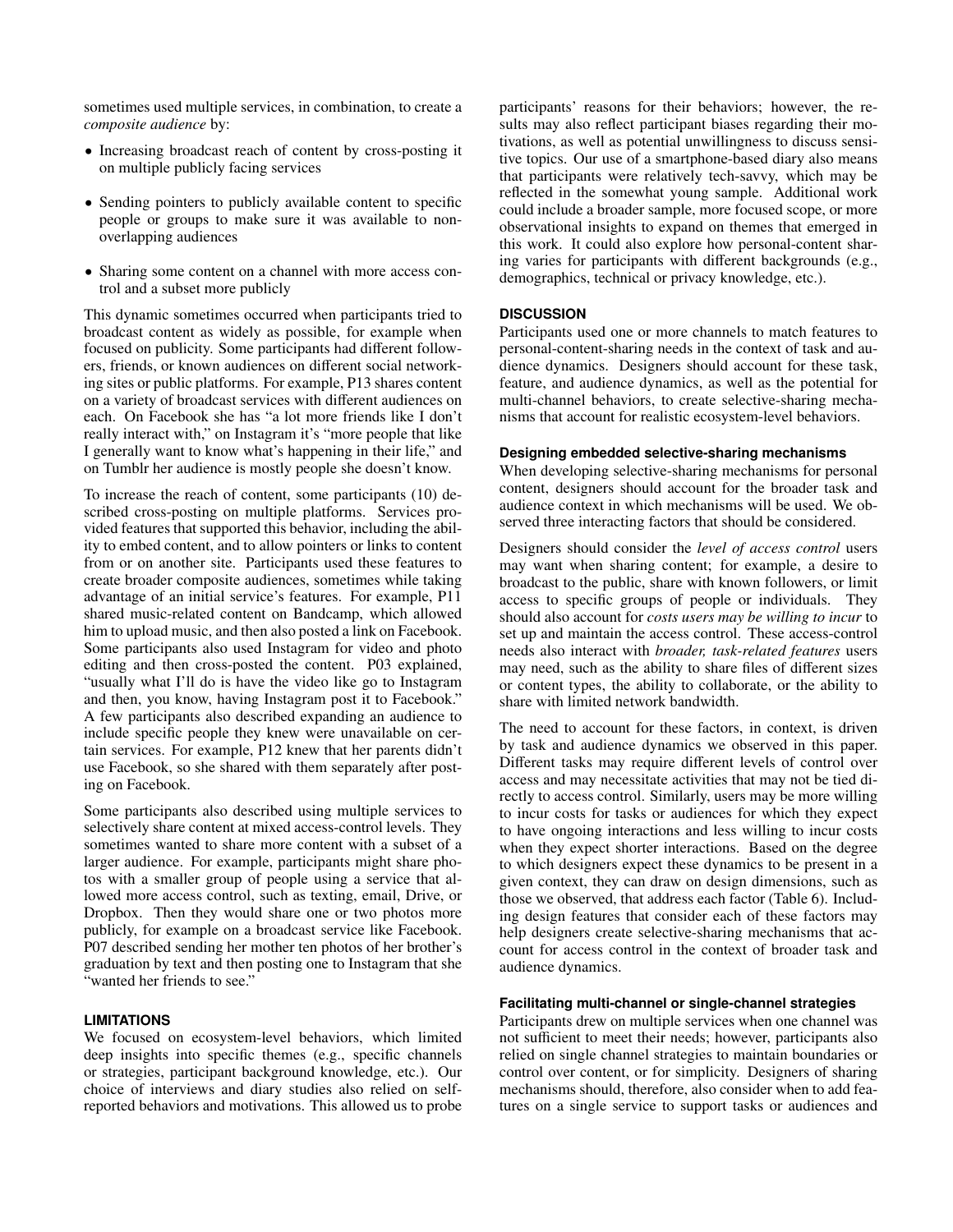| Design features               |                                                                                                                                                                                                                                                                                                             |  |  |  |
|-------------------------------|-------------------------------------------------------------------------------------------------------------------------------------------------------------------------------------------------------------------------------------------------------------------------------------------------------------|--|--|--|
| Factor                        | Sample design dimensions/affordances                                                                                                                                                                                                                                                                        |  |  |  |
| Level of access<br>control    | One-on-one sharing, pre-defined or on-the-spot<br>grouping tools, links to access-controlled content;<br>ability to broadcast to a defined group of friends, a<br>known group of followers, or the general public                                                                                           |  |  |  |
| Willingness to incur<br>costs | Length of time access control will be sup-<br>ported (e.g., one-off link vs ongoing interac-<br>tion environment), speed of setup/takedown of<br>access-controlled environment, level of support for<br>archival/organization, ability to control or delegate<br>control of organizational schema or access |  |  |  |
| Task-related<br>features      | Support for editing, synchronous notification, band-<br>width availability, types and sizes of content                                                                                                                                                                                                      |  |  |  |

Table 6. We observed a number of design features and affordances that could help designers account for task and audience dynamics when creating selective-sharing mechanisms.

when to instead facilitate multi-channel strategies to meet task and audience needs. We observed several dimensions designers can consider.

# *Including features to facilitate tasks*

Participants drew on multiple services when one service was insufficient to complete a task or provided insufficient audience reach. Designers should, therefore, consider whether one service will provide the desired features and audience for tasks users may wish to perform, or whether users may reach out to additional services. In some cases it may reduce complexity for a service to facilitate multi-channel strategies rather than trying provide all features within one service. For example, a text messaging service might choose to facilitate content export to a service that provided broader editing features if its users wanted to use it during collaboration, rather than adding an editing tool. In these cases designers can draw on a number of design features that facilitate multichannel strategies, including cross-posting, allowing content to be embedded across sites, and facilitating content export or download. However, in other cases, integrating features into one service may be simpler for users.

## *Clarifying boundaries*

We also observed that, in line with prior work [6, 7, 23], participants used services to maintain boundaries between audiences or types of content. While users may draw on multichannel strategies to achieve task- or audience-based needs, moving content across services may risk lowering boundaries, through potentially unintended audience access to content, or unclear or unintended data flow across platforms.

Designers should, therefore, consider when multi-channel strategies may lead to undesirable or unexpectedly lowered boundaries or leaked data. When the consequences of performing activities across sites may be unexpected, designers should seek to clarify, and limit the potential negative impacts of, the user's actions. For example, when data, or content, is cross-posted or linked across sites, the new audience and access-control policies should be clear. A number of design mechanisms could potentially facilitate this process, including notifications that clearly communicate when and how

data leaves a platform, defaults that maintain access-control policies from the initiating service or the service with stricter policies (e.g., cross-posting a link to access-controlled content instead of automatically embedding content), and allowing users to limit metadata shared with content (e.g., not automatically including user identifiers specific to one service when sharing on another).

## **Understanding channel-based mental models of trust**

We also observed that participants tended to choose channels partially based on trust in individual services or in their percieved abilities to provide control over content. Consistent with prior work [12], participants had variable mental models for deciding when to trust different platforms, ranging from considering paid platforms to be more secure to trusting services that provided clearer selective-sharing tools. These models may or may not be accurate in context, but, to encourage use of services' sharing features, designers should also seek to understand users' mental models for trust and control for individual channels and across channels. Further work is needed to explore factors that may drive these mental models of trust by channel, as well as how these factors may interact with task, audience, and multi-channel dynamics.

## **Evaluating sharing mechanisms**

Researchers should also evaluate sharing mechanisms at the ecosystem-level when considering their ability to meet selective-sharing needs. Prior work has tended to assume the decision to share content occurs based on how well individual channels' selective-sharing mechanisms meet users' needs (e.g., [20]). However, we observed that participants move between and combine aspects of tools that are substitutable at the task- or audience-level to meet personalcontent-sharing needs. Researchers should, therefore, consider that people may use tools that do not have all the features they need as long as the tools can be incorporated into multi-channel strategies. Or, users may exclude a tool that doesn't work well in their overall ecosystem. Thus, channels' selective-sharing tools should be evaluated based on their role in broader ecosystem context.

## **CONCLUSION**

To share personal content, participants chose services based on a desire to share with audiences, while accomplishing tasks. This choice was shaped by audience attributes and social dynamics. Participants sometimes combined multiple services to fill gaps in available features or reach combined audiences. Designers should consider task and audience dynamics, as well as tradeoffs of multi-channel versus single channel sharing when designing for personal content sharing.

## **ACKNOWLEDGEMENTS**

This material is based upon work supported by the National Science Foundation under Grants No. 0946825 and CNS-1012763, as well as the ARCS Foundation.

## **REFERENCES**

1. Ofer Bergman, Steve Whittaker, and Noa Falk. 2014. Shared files: The retrieval perspective. *Journal of the*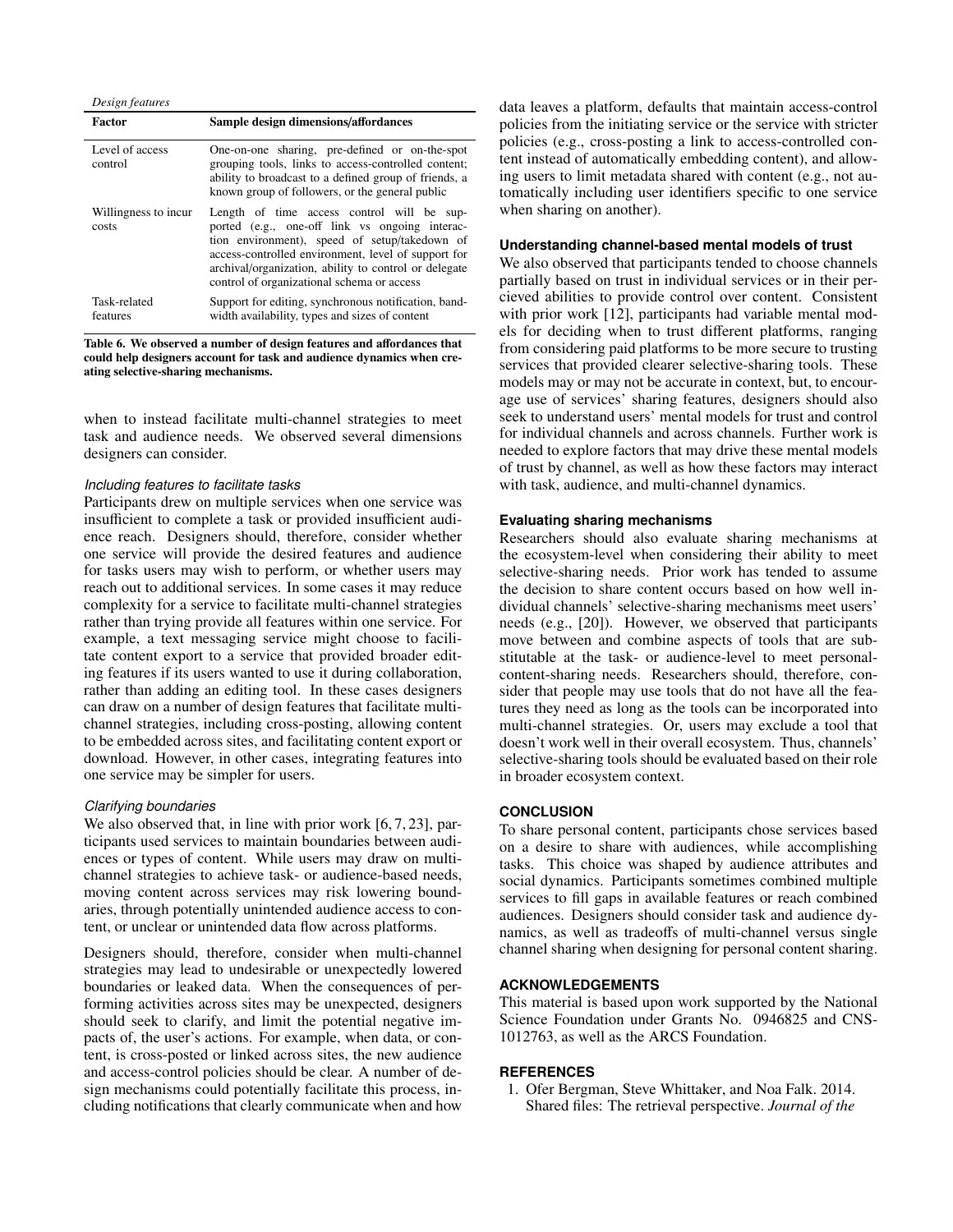*Association for Information Science and Technology* 65, 10 (2014), 1949–1963.

- 2. Michael S Bernstein, Eytan Bakshy, Moira Burke, and Brian Karrer. 2013. Quantifying the invisible audience in social networks. In *Proceedings of the SIGCHI Conference on Human Factors in Computing Systems*. ACM, 21–30.
- 3. Jeffrey Boase. 2008. Personal networks and the personal communication system: Using multiple media to connect. *Information, Communication* & *Society* 11, 4 (2008), 490–508.
- 4. Robert Capra, Emily Vardell, and Kathy Brennan. 2014. File synchronization and sharing: User practices and challenges. *Proceedings of the American Society for Information Science and Technology* 51, 1 (2014), 1–10.
- 5. Sauvik Das and Adam Kramer. 2013. Self-Censorship on Facebook. In *Seventh International AAAI Conference on Weblogs and Social Media*.
- 6. Shelly D Farnham and Elizabeth F Churchill. 2011. Faceted identity, faceted lives: Social and technical issues with being yourself online. In *Proceedings of the ACM 2011 Conference on Computer Supported Cooperative Work*. ACM, 359–368.
- 7. Benjamin M Gross and Elizabeth F. Churchill. 2007. Addressing constraints: Multiple usernames, task spillage and notions of identity. In *CHI'07 Extended Abstracts on Human Factors in Computing Systems*. ACM, 2393–2398.
- 8. Caroline Haythornthwaite. 2001. Exploring multiplexity: Social network structures in a computer-supported distance learning class. *The Information Society* 17, 3 (2001), 211–226.
- 9. Yuli Patrick Hsieh. 2012. Online social networking skills: The social affordances approach to digital inequality. *First Monday* 17, 4 (2012).
- 10. Ellen Isaacs, Alan Walendowski, Steve Whittaker, Diane J. Schiano, and Candace Kamm. 2002. The character, functions, and styles of instant messaging in the workplace. In *Proceedings of the 2002 ACM Conference on Computer Supported Cooperative Work*. ACM, 11–20.
- 11. Sanjay Kairam, Mike Brzozowski, David Huffaker, and Ed Chi. 2012. Talking in circles: Selective sharing in Google+. In *Proceedings of the SIGCHI Conference on Human Factors in Computing Systems*. ACM, 1065–1074.
- 12. Ruogu Kang, Laura Dabbish, Nathaniel Fruchter, and Sara Kiesler. 2015. "My data just goes everywhere:" User mental models of the internet and implications for privacy and security. In *Eleventh Symposium On Usable Privacy and Security*. 39–52.
- 13. Airi Lampinen, Vilma Lehtinen, Asko Lehmuskallio, and Sakari Tamminen. 2011. We're in it together:

Interpersonal management of disclosure in social network services. In *Proceedings of the SIGCHI Conference on Human Factors in Computing Systems*. ACM, 3217–3226.

- 14. Airi Lampinen, Sakari Tamminen, and Antti Oulasvirta. 2009. All my people right here, right now: Management of group co-presence on a social networking site. In *Proceedings of the ACM 2009 International Conference on Supporting Group Work*. ACM, 281–290.
- 15. Michelle L Mazurek, JP Arsenault, Joanna Bresee, Nitin Gupta, Iulia Ion, Christina Johns, Daniel Lee, Yuan Liang, Jenny Olsen, Brandon Salmon, and others. 2010. Access control for home data sharing: Attitudes, needs and practices. In *Proceedings of the SIGCHI Conference on Human Factors in Computing Systems*. ACM, 645–654.
- 16. Andrew Perrin. 2015. Social Media Usage: 2005-2015. *Pew Internet* & *American Life Project* (2015).
- 17. Emilee Rader. 2007. Just email it to me!: Why things get lost in shared file repositories. In *GROUP'07 Doctoral Consortium Papers*. ACM, 9.
- 18. Emilee Rader. 2010. The effect of audience design on labeling, organizing, and finding shared files. In *Proceedings of the SIGCHI Conference on Human Factors in Computing Systems*. ACM, 777–786.
- 19. Lauren E. Scissors and Darren Gergle. 2013. Back and forth, back and forth: Channel switching in romantic couple conflict. In *Proceedings of the 2013 Conference on Computer Supported Cooperative Work*. ACM, 237–248.
- 20. Manya Sleeper, Rebecca Balebako, Sauvik Das, Amber Lynn McConahy, Jason Wiese, and Lorrie Faith Cranor. 2013. The post that wasn't: Exploring self-censorship on Facebook. In *Proceedings of the 2013 Conference on Computer Supported Cooperative Work*. ACM, 793–802.
- 21. Aaron Smith. 2010. Americans and their gadgets. *Pew Internet Research* (2010).
- 22. Aaron Smith. 2015. US Smartphone Use in 2015. *Pew Research Center* (2015).
- 23. Frederic Stutzman and Woodrow Hartzog. 2012. Boundary regulation in social media. In *Proceedings of the ACM 2012 Conference on Computer Supported Cooperative Work*. ACM, 769–778.
- 24. Norman Makoto Su and Gloria Mark. 2008. Communication chains and multitasking. In *Proceedings of the SIGCHI Conference on Human Factors in Computing Systems*. ACM, 83–92.
- 25. John C Tang, Jed R Brubaker, and Catherine C Marshall. 2013. What do you see in the cloud? Understanding the cloud-based user experience through practices. In *Human-Computer Interaction–INTERACT 2013*. Springer, 678–695.